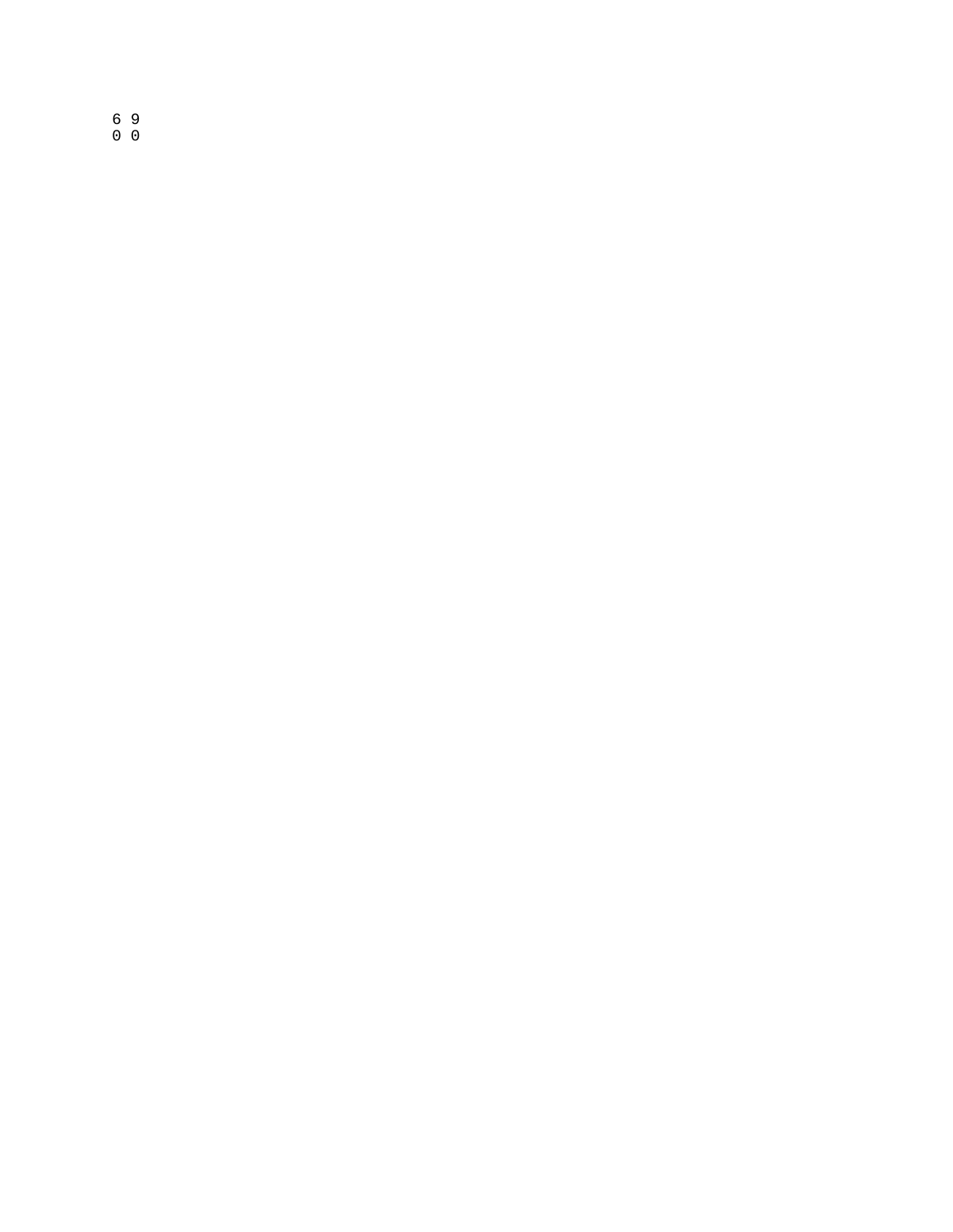# Problem "B" Triangular Vertices

Consider the points on an infinite grid of equilateral triangles as shown below:



Note that if we number the points from left to right and top to bottom, then groups of these points form the vertices of certain geometric shapes. For example, the sets of points {1,2,3} and {7,9,18} are the vertices of triangles, the sets  $\{11, 13, 26, 24\}$  and  $\{2, 7, 9, 18\}$  are the vertices of parallelograms, and the sets  $\{4, 5, 9, 13, 12, 7\}$ and {8,10,17,21,32,34} are the vertices of hexagons.

Write a program which will repeatedly accept a set of points on this triangular grid, analyze it, and determine whether the points are the vertices of one of the following "acceptable" figures: triangle, parallelogram, or hexagon. In order for a figure to be acceptable, it must meet the following two conditions:

1)Each side of the figure must coincide with an edge in the grid.

and 2)All sides of the figure must be of the same length.

### Input and Output

The input will consist of an unknown number of point sets. Each point set will appear on a separate line in the file. There are at most six points in a set and the points are limited to the range 1..32767.

For each point set in the input file, your program should deduce from the number of points in the set which geometric figure the set potentially represents; e.g., six points can only represent a hexagon, etc. The output must be a series of lines listing each point set followed by the results of your analysis.

| Sample Input | Sample Output |
|--------------|---------------|
|              |               |

| 1 2 3         | 1 2 3 are the vertices of a triangle                     |
|---------------|----------------------------------------------------------|
| 11 13 29 31   | 11 13 29 31 are not the vertices of an acceptable figure |
| 26 11 13 24   | 26 11 13 24 are the vertices of a parallelogram          |
| 4 5 9 13 12 7 | 4 5 9 13 12 7 are the vertices of a hexagon              |
| 1 2 3 4 5     | 1 2 3 4 5 are not the vertices of an acceptable figure   |
|               | 47 47 are not the vertices of an acceptable figure       |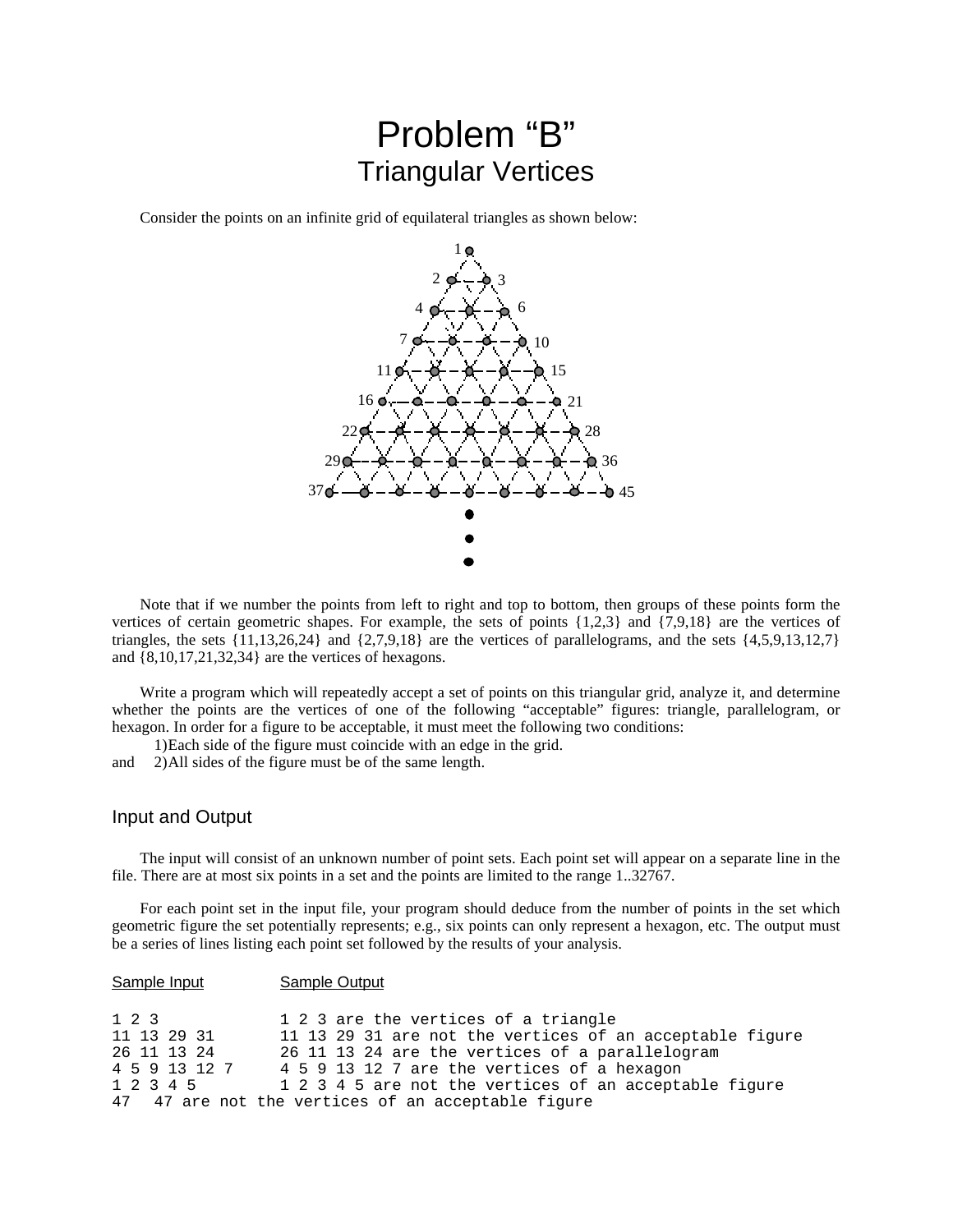11 13 23 25 11 13 23 25 are not the vertices of an acceptable figure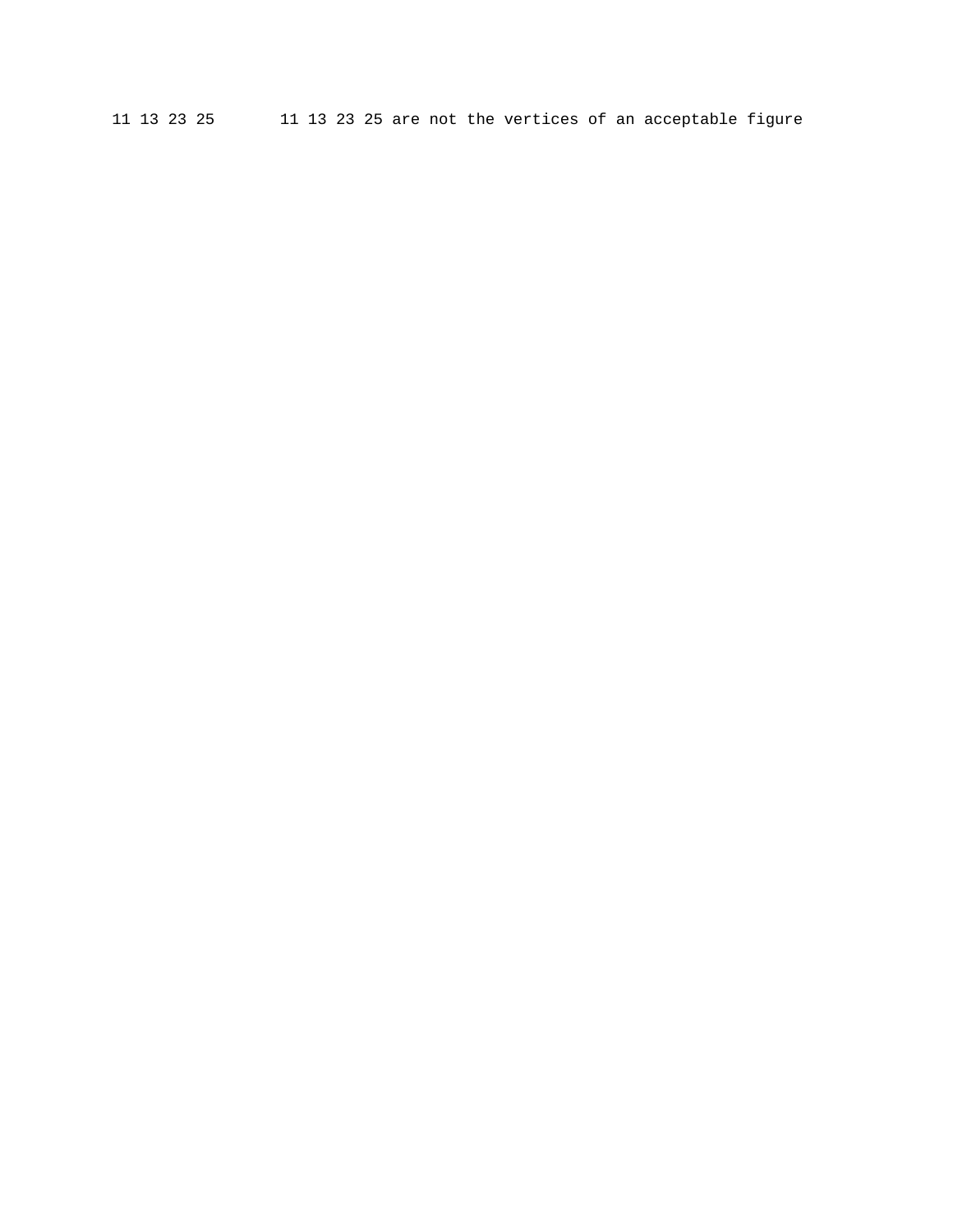# Problem "C" Concurrency Simulator

Programs executed concurrently on a uniprocessor system appear to be executed at the same time, but in reality the single CPU alternates between the programs, executing some number of instructions from each program before switching to the next. You are to simulate the concurrent execution of up to ten programs on such a system and determine the output that they will produce.

The program that is currently being executed is said to be *running*, while all programs awaiting execution are said to be *ready*. A program consists of a sequence of no more than 25 statements, one per line, followed by an end statement. The statements available are listed below.

| <b>Statement Type</b>                                          | Syntax |                                      |
|----------------------------------------------------------------|--------|--------------------------------------|
| A <i>variable</i> is any single lowercase alphabetic character |        |                                      |
| Assignment                                                     |        | variable = $constant$                |
| and a <i>constant</i> is an unsigned decimal number less than  |        |                                      |
| Output                                                         |        | <b>print</b> variable                |
| 100. There are only 26 variables in the computer               |        |                                      |
| Begin Mutual Exclusion                                         | lock   | system,                              |
| and they are shared among the programs. Thus                   |        |                                      |
| <b>End Mutual Exclusion</b>                                    | unlock | assignments to a                     |
| variable in one program affect the value                       |        |                                      |
| <b>Stop Execution</b>                                          | end    |                                      |
| that might be printed by a different program. All              |        |                                      |
|                                                                |        | variables are initially set to zero. |

Each statement requires an integral number of time units to execute. The running program is permitted to continue executing instructions for a period of time called its *quantum*. When a program's time quantum expires, another ready program will be selected to run. Any instruction currently being executed when the time quantum expires will be allowed to complete.

Programs are queued first-in-first-out for execution in a *ready queue*. The initial order of the ready queue corresponds to the original order of the programs in the input file. This order can change, however, as a result of the execution of **lock** and **unlock** statements.

The **lock** and **unlock** statements are used whenever a program wishes to claim mutually exclusive access to the variables it is manipulating. These statements always occur in pairs, bracketing one or more other statements. A **lock** will always precede an **unlock**, and these statements will never be nested. Once a program successfully executes a **lock** statement, no other program may successfully execute a **lock** statement until the locking program runs and executes the corresponding **unlock** statement. Should a running program attempt to execute a **lock** while one is already in effect, this program will be placed at the end of the *blocked queue*. Programs blocked in this fashion lose any of their current time quantum remaining. When an **unlock** is executed, any program at the head of the blocked queue is moved to the head of the ready queue. The first statement this program will execute when it runs will be the **lock** statement that previously failed. Note that it is up to the programs involved to enforce the mutual exclusion protocol through correct usage of **lock** and **unlock** statements. (A renegade program with no **lock**/**unlock** pair could alter any variables it wished, despite the proper use of **lock**/**unlock** by the other programs.)

### Input and Output

The first line of the input file consists of seven integers separated by spaces. These integers specify (in order): the number of programs which follow, the unit execution times for each of the five statements (in the order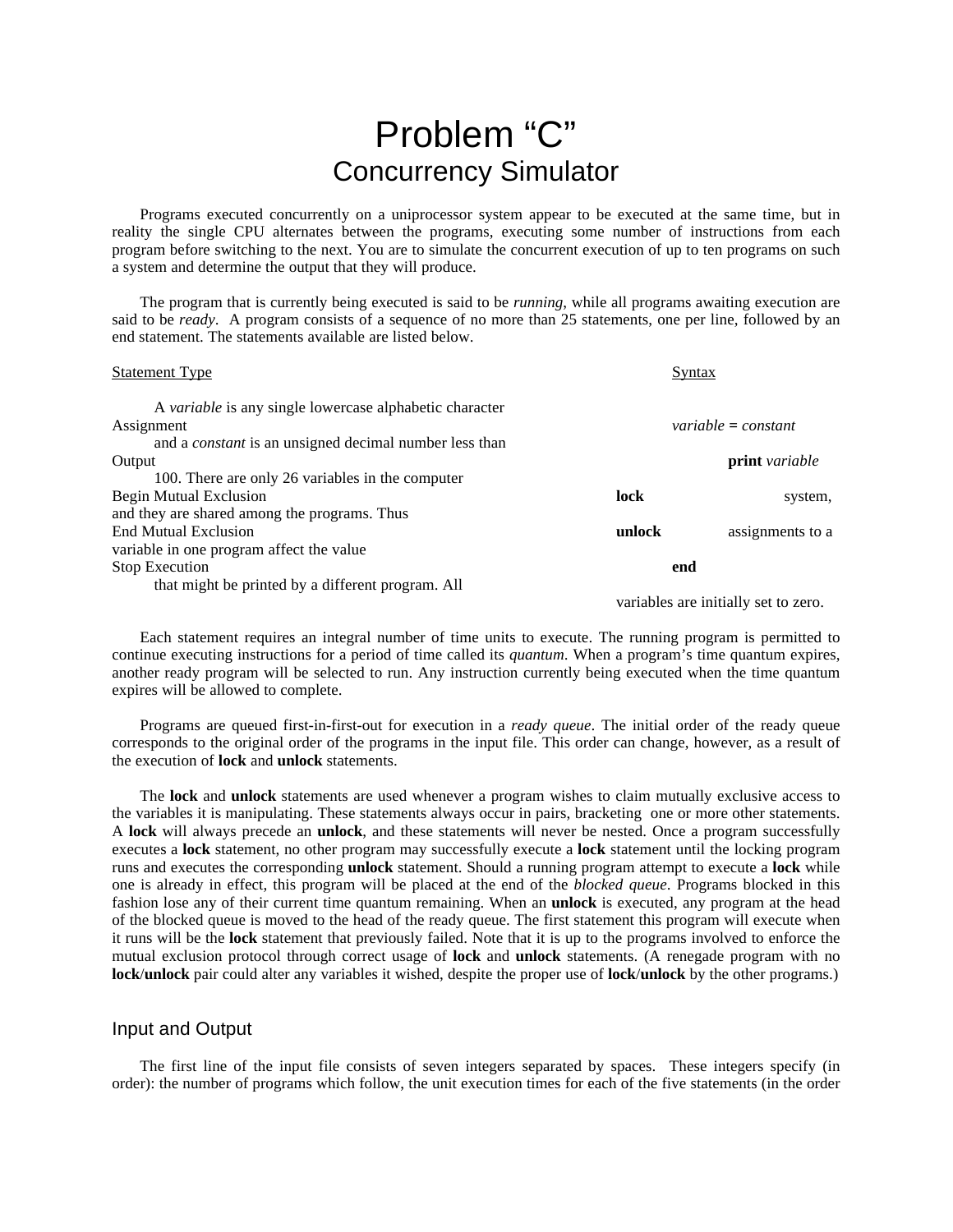given above), and the number of time units comprising the time quantum. The remainder of the input consists of the programs, which are correctly formed from statements according to the rules described above.

All program statements begin in the first column of a line. Blanks appearing in a statement should be ignored. Associated with each program is an identification number based upon its location in the input data (the first program has  $ID = 1$ , the second has  $ID = 2$ , etc.).

Your output will contain of the output generated by the print statements as they occur during the simulation. When a print statement is executed, your program should display the program ID, a colon, a space, and the value of the selected variable. Output from separate print statements should appear on separate lines. A sample input and correct output are shown below.

| Sample Input                                                                                                                                                                                                                  | <b>Sample Output</b>             |
|-------------------------------------------------------------------------------------------------------------------------------------------------------------------------------------------------------------------------------|----------------------------------|
| 3 1 1 1 1 1 1<br>$a = 4$<br>print a                                                                                                                                                                                           | 1:3<br>2:3<br>3:17               |
| lock 3:9<br>$b = 9$<br>print b<br>unlock<br>print b<br>end $3:21$<br>$a = 3$<br>print a<br>lock<br>$b = 8$<br>print b<br>unlock<br>print b<br>end<br>$b = 5$<br>$a = 17$<br>print a<br>print b<br>lock<br>$b = 21$<br>print b | 1:9<br>1:9<br>2:8<br>2:8<br>3:21 |
| unlock<br>print b<br>end                                                                                                                                                                                                      |                                  |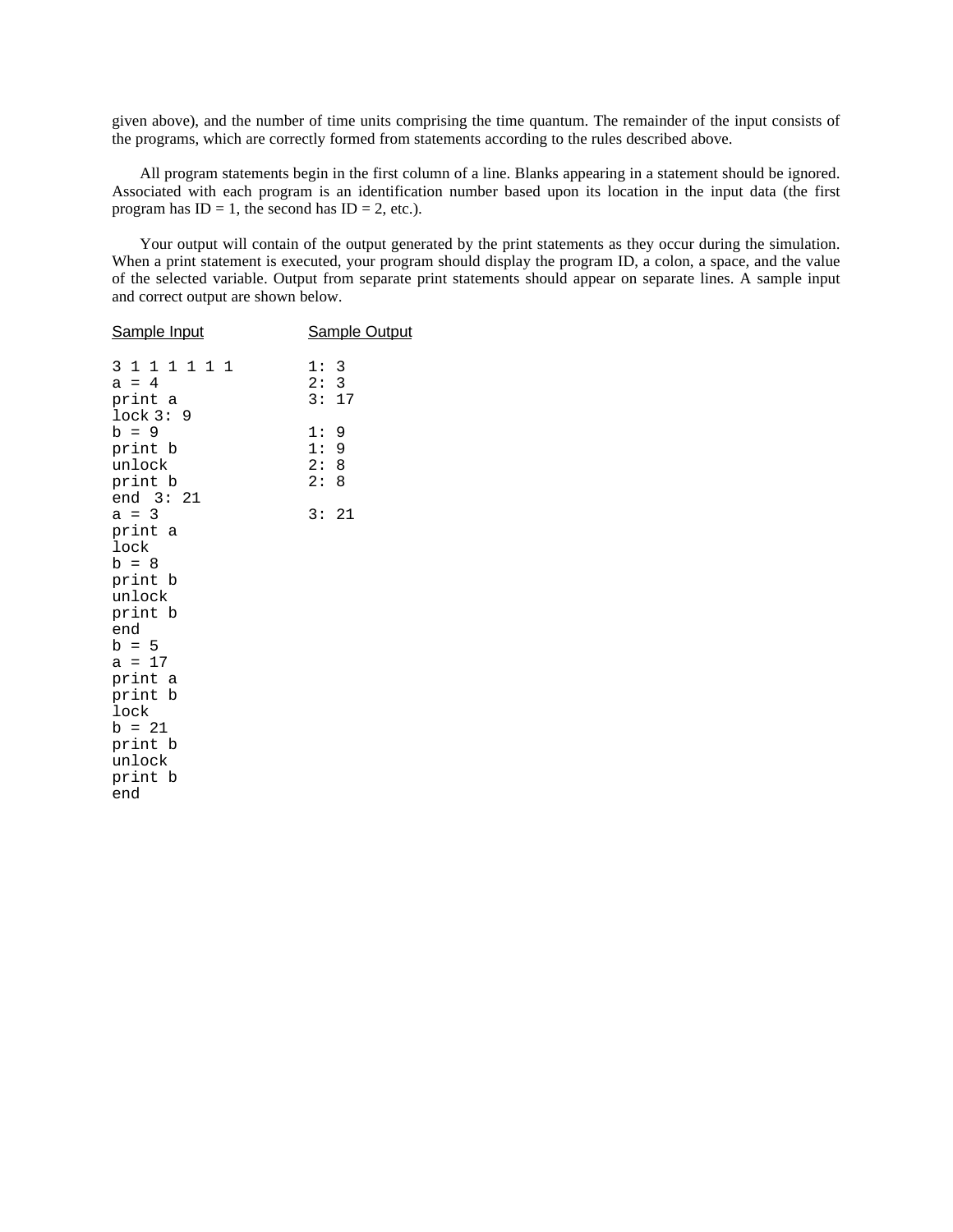# Problem "D" The Domino Effect

A standard set of Double Six dominoes contains 28 pieces (called bones) each displaying two numbers from 0 (blank) to 6 using dice-like pips. The 28 bones, which are unique, consist of the following combinations of pips:

| Bone # | Pips             | Bone# | Pips       | Bone# | Pips | Bone # Pips |            |
|--------|------------------|-------|------------|-------|------|-------------|------------|
|        | 0 <sub>0</sub>   |       | 1 1        | 15    | 2 3  | 22          | 3 6        |
| 2      | 0 1              |       | $1\vert 2$ | 16    | 2 4  | 23          | 4 4        |
| 3      | 0 <sub>12</sub>  | 10    | $1 \mid 3$ | 17    | 2 5  | 24          | 4 5        |
| 4      | 0 <sup>1</sup> 3 | 11    | $1 \mid 4$ | 18    | 2 6  | 25          | 4 6        |
| 5      | 0 <sup> 4</sup>  | 12    | $1 \mid 5$ | 19    | 3 3  | 26          | $5 \mid 5$ |
| 6      | 0 <sub>15</sub>  | 13    | $1 \mid 6$ | 20    | 3 4  | 27          | 5 6        |
| 7      | 0 <sub>16</sub>  | 14    | 2 2        | 21    | 3 5  | 28          | 6 6        |

All the Double Six dominoes in a set can he laid out to display a 7 x 8 grid of pips. Each layout corresponds at least one "map" of the dominoes. A map consists of an identical 7 x 8 grid with the appropriate bone numbers substituted for the pip numbers appearing on that bone. An example of a 7 x 8 grid display of pips and a corresponding map of bone numbers is shown below.

| $7 \times 8$ grid of pips          | map of bone numbers                            |
|------------------------------------|------------------------------------------------|
| 6 6 2 6 5 2 4 1<br>1 3 2 0 1 0 3 4 | 28 28 14 7 17 17 11 11<br>10 10 14 7 2 2 21 23 |
| 1 3 2 4 6 6 5 4                    | 8 4 16 25 25 13 21 23                          |
| 1 0 4 3 2 1 1 2                    | 8 4 16 15 15 13 9 9                            |
| 5 1 3 6 0 4 5 5                    | 12 12 22 22 5 5 26 26                          |
| 5 5 4 0 2 6 0 3                    | 27 24 24 3 3 18 1 19                           |
| 6 0 5 3 4 2 0 3                    | 27 6 6 20 20 18 1 19                           |

Write a program that will analyze the pattern of pips in any 7 x 8 layout of a standard set of dominoes and produce a map showing the position of all dominoes in the set. If more than one arrangement of dominoes yield the same pattern, your program should generate a map of each possible layout.

### Input and Output

The input file will contain several of problem sets. Each set consists of seven lines of eight integers from 0 through 6, representing an observed pattern of pips. Each set is corresponds to a legitimate configuration of bones (there will be at least one map possible for each problem set). There is no intervening data separating the problem sets.

Correct output consists of a problem set label (beginning with Set #1) followed by an echo printing of the problem set itself. This is followed by a map label for the set and the map(s) which correspond to the problem set. (Multiple maps can be output in any order.) After all maps for a problem set have been printed, a summary line stating the number of possible maps appears. At least three lines are skipped between the output from different problem sets while at least one line separates the labels, echo printing, and maps within the same problem set. A sample input file of two problem sets along with the correct output are shown on the reverse of this page.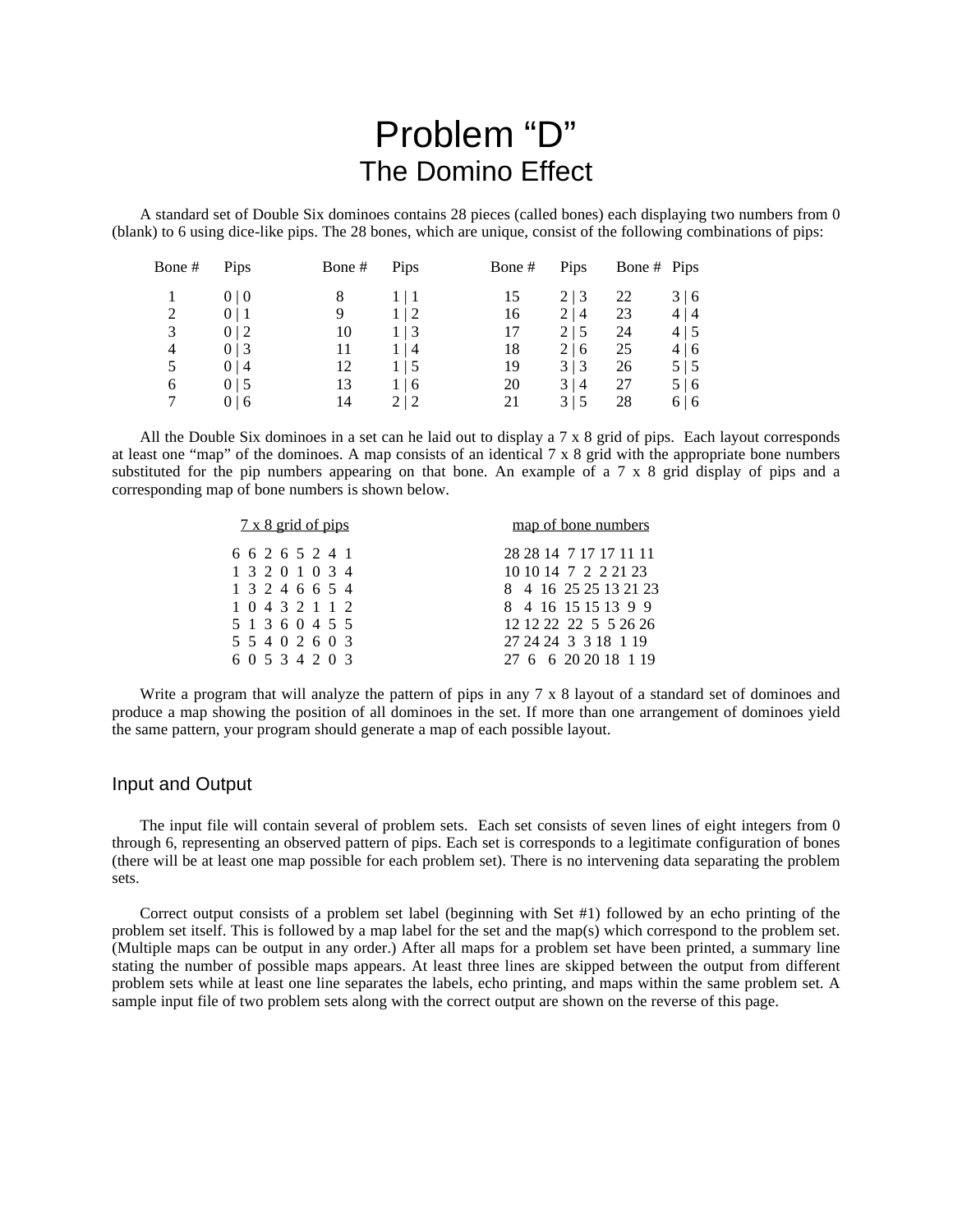## Sample Input Sample Output

| 5. | 4 | 3  | 6            | 53           |   | 4               | 6  | Layout #1: |  |
|----|---|----|--------------|--------------|---|-----------------|----|------------|--|
| 0  | 6 | 0  | $\mathbf{1}$ | 2 3          |   | 1               | 1  |            |  |
| 3  | 2 | 6  | 5            | 0            | 4 | 2               | 0  | 5<br>4     |  |
| 5  | 3 | 6  | 2            | $\mathbf{3}$ | 2 | 0               | 6  | Ω<br>6     |  |
| 4  | 0 | 4  | 1            | 0            | 0 | 4               | 1  | 3<br>2     |  |
| 5  | 2 | 2  | 4            | 4            | 1 | 6               | 5  | 5<br>3     |  |
| 5  | 5 | 3  | 6            | 1            | 2 | 3               | 1  | 4          |  |
| 4  | 2 | -5 | 26           |              | 3 | $5\phantom{.0}$ | 4  | 5<br>2     |  |
| 5  | 0 | 4  | 3            | 1            | 4 | 1               | 1  | 5<br>5     |  |
| 1  | 2 | 3  | O            | 2            | 2 | 2               | -2 |            |  |
|    | 4 | O  | 1            | 3            | 5 | 6               | 5  | Maps resul |  |
| 4  | 0 | 6  | 0            | 3            | 6 | 6               | 5  |            |  |
| 4  | O | 1  | 6            | 4            | 0 | 3               | 0  | 6<br>20    |  |
| 6  | 5 | 3  | 6            | 2            | 1 | 5               | 3  | 6<br>18    |  |

| 6<br>5<br>$\mathsf 0$<br>$\overline{4}$<br>2<br>5<br>2<br>3<br>5<br>3<br>6<br>0<br>4<br>6<br>4<br>6<br>$\sqrt{2}$<br>$\mathsf 3$<br>2<br>3<br>2<br>0<br>0<br>6<br>1<br>3<br>1<br>1<br>6<br>0<br>$\mathbf 1$<br>3<br>2<br>5<br>2<br>4<br>0<br>4<br>6<br>0<br>4<br>0<br>0<br>0<br>1<br>5<br>$\sqrt{2}$<br>3<br>2<br>3<br>6<br>2<br>4<br>4<br>1<br>5<br>6<br>2<br>0<br>6<br>5<br>$\mathsf 3$<br>$\epsilon$<br>$\mathbf{1}$<br>$\sqrt{2}$<br>4<br>4<br>5<br>3<br>0<br>1<br>4<br>1<br>1<br>0<br>0<br>$\mathsf S$<br>$\sqrt{2}$<br>5<br>$\overline{\mathbf{c}}$<br>4<br>2<br>6<br>3<br>5<br>2<br>4<br>4<br>1<br>6<br>5<br>4<br>5<br>5<br>5<br>$\,4$<br>$\mathsf 3$<br>$\mathbf 1$<br>3<br>1<br>2<br>3<br>1<br>$\overline{0}$<br>4<br>1<br>6<br>1<br>3<br>2<br>2<br>2<br>2<br>1<br>2<br>0<br>$\mathbf 1$<br>$\mathbf{3}$<br>5<br>0<br>6<br>5<br>Maps resulting from layout #1 are:<br>4<br>4<br>$\epsilon$<br>0<br>3<br>6<br>6<br>5<br>0<br>$\mathfrak{Z}$<br>$\mathbf 1$<br>6<br>$\overline{4}$<br>$\mathbf 0$<br>0<br>6<br>20<br>20<br>27<br>27<br>19<br>25<br>25<br>0<br>$\mathbf{3}$<br>5<br>6<br>2<br>$\mathbf 1$<br>5<br>6<br>2<br>2<br>3<br>3<br>18<br>19<br>8<br>8<br>21<br>28<br>$17\,$<br>3<br>7<br>18<br>16<br>16<br>15<br>7<br>21<br>4<br>28<br>17<br>15<br>5<br>4<br>5<br>12<br>24<br>11<br>11<br>1<br>1<br>24<br>23<br>23<br>13<br>13<br>12<br>14<br>14<br>26<br>26<br>22<br>22<br>9<br>9<br>$10$<br>10<br>There are 1 solution(s) for layout #1.<br>Layout #2:<br>4<br>2<br>2<br>3<br>5<br>6<br>5<br>4<br>5<br>3<br>0<br>4<br>1<br>4<br>1<br>1<br>$\mathbf 1$<br>$\overline{2}$<br>$\overline{c}$<br>$\overline{\mathbf{c}}$<br>$\overline{c}$<br>3<br>0<br>2<br>5<br>1<br>3<br>5<br>4<br>1<br>6<br>0<br>3<br>5<br>4<br>6<br>6<br>6<br>0<br>0<br>4<br>1<br>3<br>0<br>6<br>4<br>0<br>0<br>6<br>5<br>3<br>2<br>5<br>3<br>6<br>1<br>Maps resulting from layout #2 are:<br>16<br>24<br>12<br>16<br>18<br>18<br>20<br>11<br>6<br>6<br>24<br>10<br>10<br>20<br>12<br>11<br>15<br>3<br>8<br>15<br>3<br>17<br>14<br>14<br>8<br>5<br>5<br>2<br>19<br>28<br>26<br>17<br>23<br>$\mathbf 1$<br>13<br>2<br>19<br>7<br>28<br>26<br>23<br>25<br>7<br>1<br>13<br>25<br>4<br>4<br>21<br>27<br>27<br>22<br>22<br>9<br>9<br>21<br>16<br>24<br>18<br>12<br>11<br>16<br>18<br>20<br>24<br>12<br>11<br>6<br>6<br>10<br>10<br>20<br>8<br>15<br>15<br>3<br>3<br>17<br>14<br>14<br>8<br>5<br>5<br>2<br>19<br>17<br>28<br>26<br>23<br>1<br>2<br>7<br>13<br>19<br>28<br>26<br>23<br>13<br>25<br>25<br>7<br>21<br>1<br>4<br>27<br>27<br>22<br>22<br>9<br>21<br>4<br>9 | 5<br>4      | 3 | 6 | 5 | 3 | 46 |   | Layout $#1:$ |  |  |  |  |
|---------------------------------------------------------------------------------------------------------------------------------------------------------------------------------------------------------------------------------------------------------------------------------------------------------------------------------------------------------------------------------------------------------------------------------------------------------------------------------------------------------------------------------------------------------------------------------------------------------------------------------------------------------------------------------------------------------------------------------------------------------------------------------------------------------------------------------------------------------------------------------------------------------------------------------------------------------------------------------------------------------------------------------------------------------------------------------------------------------------------------------------------------------------------------------------------------------------------------------------------------------------------------------------------------------------------------------------------------------------------------------------------------------------------------------------------------------------------------------------------------------------------------------------------------------------------------------------------------------------------------------------------------------------------------------------------------------------------------------------------------------------------------------------------------------------------------------------------------------------------------------------------------------------------------------------------------------------------------------------------------------------------------------------------------------------------------------------------------------------------------------------------------------------------------------------------------------------------------------------------------------------------------------------------------------------------------------------------------------------------------------------------------------------------------------------------------------------------------------------------------------------------------------------------------|-------------|---|---|---|---|----|---|--------------|--|--|--|--|
|                                                                                                                                                                                                                                                                                                                                                                                                                                                                                                                                                                                                                                                                                                                                                                                                                                                                                                                                                                                                                                                                                                                                                                                                                                                                                                                                                                                                                                                                                                                                                                                                                                                                                                                                                                                                                                                                                                                                                                                                                                                                                                                                                                                                                                                                                                                                                                                                                                                                                                                                                   | 0<br>6<br>3 | 0 | 1 | 2 | 3 | 1  | 1 |              |  |  |  |  |
|                                                                                                                                                                                                                                                                                                                                                                                                                                                                                                                                                                                                                                                                                                                                                                                                                                                                                                                                                                                                                                                                                                                                                                                                                                                                                                                                                                                                                                                                                                                                                                                                                                                                                                                                                                                                                                                                                                                                                                                                                                                                                                                                                                                                                                                                                                                                                                                                                                                                                                                                                   | 5           |   |   |   |   |    |   |              |  |  |  |  |
|                                                                                                                                                                                                                                                                                                                                                                                                                                                                                                                                                                                                                                                                                                                                                                                                                                                                                                                                                                                                                                                                                                                                                                                                                                                                                                                                                                                                                                                                                                                                                                                                                                                                                                                                                                                                                                                                                                                                                                                                                                                                                                                                                                                                                                                                                                                                                                                                                                                                                                                                                   | 4           |   |   |   |   |    |   |              |  |  |  |  |
|                                                                                                                                                                                                                                                                                                                                                                                                                                                                                                                                                                                                                                                                                                                                                                                                                                                                                                                                                                                                                                                                                                                                                                                                                                                                                                                                                                                                                                                                                                                                                                                                                                                                                                                                                                                                                                                                                                                                                                                                                                                                                                                                                                                                                                                                                                                                                                                                                                                                                                                                                   | 5           |   |   |   |   |    |   |              |  |  |  |  |
|                                                                                                                                                                                                                                                                                                                                                                                                                                                                                                                                                                                                                                                                                                                                                                                                                                                                                                                                                                                                                                                                                                                                                                                                                                                                                                                                                                                                                                                                                                                                                                                                                                                                                                                                                                                                                                                                                                                                                                                                                                                                                                                                                                                                                                                                                                                                                                                                                                                                                                                                                   |             |   |   |   |   |    |   |              |  |  |  |  |
|                                                                                                                                                                                                                                                                                                                                                                                                                                                                                                                                                                                                                                                                                                                                                                                                                                                                                                                                                                                                                                                                                                                                                                                                                                                                                                                                                                                                                                                                                                                                                                                                                                                                                                                                                                                                                                                                                                                                                                                                                                                                                                                                                                                                                                                                                                                                                                                                                                                                                                                                                   |             |   |   |   |   |    |   |              |  |  |  |  |
|                                                                                                                                                                                                                                                                                                                                                                                                                                                                                                                                                                                                                                                                                                                                                                                                                                                                                                                                                                                                                                                                                                                                                                                                                                                                                                                                                                                                                                                                                                                                                                                                                                                                                                                                                                                                                                                                                                                                                                                                                                                                                                                                                                                                                                                                                                                                                                                                                                                                                                                                                   |             |   |   |   |   |    |   |              |  |  |  |  |
|                                                                                                                                                                                                                                                                                                                                                                                                                                                                                                                                                                                                                                                                                                                                                                                                                                                                                                                                                                                                                                                                                                                                                                                                                                                                                                                                                                                                                                                                                                                                                                                                                                                                                                                                                                                                                                                                                                                                                                                                                                                                                                                                                                                                                                                                                                                                                                                                                                                                                                                                                   | 1           |   |   |   |   |    |   |              |  |  |  |  |
|                                                                                                                                                                                                                                                                                                                                                                                                                                                                                                                                                                                                                                                                                                                                                                                                                                                                                                                                                                                                                                                                                                                                                                                                                                                                                                                                                                                                                                                                                                                                                                                                                                                                                                                                                                                                                                                                                                                                                                                                                                                                                                                                                                                                                                                                                                                                                                                                                                                                                                                                                   | 4           |   |   |   |   |    |   |              |  |  |  |  |
|                                                                                                                                                                                                                                                                                                                                                                                                                                                                                                                                                                                                                                                                                                                                                                                                                                                                                                                                                                                                                                                                                                                                                                                                                                                                                                                                                                                                                                                                                                                                                                                                                                                                                                                                                                                                                                                                                                                                                                                                                                                                                                                                                                                                                                                                                                                                                                                                                                                                                                                                                   | б.          |   |   |   |   |    |   |              |  |  |  |  |
|                                                                                                                                                                                                                                                                                                                                                                                                                                                                                                                                                                                                                                                                                                                                                                                                                                                                                                                                                                                                                                                                                                                                                                                                                                                                                                                                                                                                                                                                                                                                                                                                                                                                                                                                                                                                                                                                                                                                                                                                                                                                                                                                                                                                                                                                                                                                                                                                                                                                                                                                                   |             |   |   |   |   |    |   |              |  |  |  |  |
|                                                                                                                                                                                                                                                                                                                                                                                                                                                                                                                                                                                                                                                                                                                                                                                                                                                                                                                                                                                                                                                                                                                                                                                                                                                                                                                                                                                                                                                                                                                                                                                                                                                                                                                                                                                                                                                                                                                                                                                                                                                                                                                                                                                                                                                                                                                                                                                                                                                                                                                                                   |             |   |   |   |   |    |   |              |  |  |  |  |
|                                                                                                                                                                                                                                                                                                                                                                                                                                                                                                                                                                                                                                                                                                                                                                                                                                                                                                                                                                                                                                                                                                                                                                                                                                                                                                                                                                                                                                                                                                                                                                                                                                                                                                                                                                                                                                                                                                                                                                                                                                                                                                                                                                                                                                                                                                                                                                                                                                                                                                                                                   |             |   |   |   |   |    |   |              |  |  |  |  |
|                                                                                                                                                                                                                                                                                                                                                                                                                                                                                                                                                                                                                                                                                                                                                                                                                                                                                                                                                                                                                                                                                                                                                                                                                                                                                                                                                                                                                                                                                                                                                                                                                                                                                                                                                                                                                                                                                                                                                                                                                                                                                                                                                                                                                                                                                                                                                                                                                                                                                                                                                   |             |   |   |   |   |    |   |              |  |  |  |  |
|                                                                                                                                                                                                                                                                                                                                                                                                                                                                                                                                                                                                                                                                                                                                                                                                                                                                                                                                                                                                                                                                                                                                                                                                                                                                                                                                                                                                                                                                                                                                                                                                                                                                                                                                                                                                                                                                                                                                                                                                                                                                                                                                                                                                                                                                                                                                                                                                                                                                                                                                                   |             |   |   |   |   |    |   |              |  |  |  |  |
|                                                                                                                                                                                                                                                                                                                                                                                                                                                                                                                                                                                                                                                                                                                                                                                                                                                                                                                                                                                                                                                                                                                                                                                                                                                                                                                                                                                                                                                                                                                                                                                                                                                                                                                                                                                                                                                                                                                                                                                                                                                                                                                                                                                                                                                                                                                                                                                                                                                                                                                                                   |             |   |   |   |   |    |   |              |  |  |  |  |
|                                                                                                                                                                                                                                                                                                                                                                                                                                                                                                                                                                                                                                                                                                                                                                                                                                                                                                                                                                                                                                                                                                                                                                                                                                                                                                                                                                                                                                                                                                                                                                                                                                                                                                                                                                                                                                                                                                                                                                                                                                                                                                                                                                                                                                                                                                                                                                                                                                                                                                                                                   |             |   |   |   |   |    |   |              |  |  |  |  |
|                                                                                                                                                                                                                                                                                                                                                                                                                                                                                                                                                                                                                                                                                                                                                                                                                                                                                                                                                                                                                                                                                                                                                                                                                                                                                                                                                                                                                                                                                                                                                                                                                                                                                                                                                                                                                                                                                                                                                                                                                                                                                                                                                                                                                                                                                                                                                                                                                                                                                                                                                   |             |   |   |   |   |    |   |              |  |  |  |  |
|                                                                                                                                                                                                                                                                                                                                                                                                                                                                                                                                                                                                                                                                                                                                                                                                                                                                                                                                                                                                                                                                                                                                                                                                                                                                                                                                                                                                                                                                                                                                                                                                                                                                                                                                                                                                                                                                                                                                                                                                                                                                                                                                                                                                                                                                                                                                                                                                                                                                                                                                                   |             |   |   |   |   |    |   |              |  |  |  |  |
|                                                                                                                                                                                                                                                                                                                                                                                                                                                                                                                                                                                                                                                                                                                                                                                                                                                                                                                                                                                                                                                                                                                                                                                                                                                                                                                                                                                                                                                                                                                                                                                                                                                                                                                                                                                                                                                                                                                                                                                                                                                                                                                                                                                                                                                                                                                                                                                                                                                                                                                                                   |             |   |   |   |   |    |   |              |  |  |  |  |
|                                                                                                                                                                                                                                                                                                                                                                                                                                                                                                                                                                                                                                                                                                                                                                                                                                                                                                                                                                                                                                                                                                                                                                                                                                                                                                                                                                                                                                                                                                                                                                                                                                                                                                                                                                                                                                                                                                                                                                                                                                                                                                                                                                                                                                                                                                                                                                                                                                                                                                                                                   |             |   |   |   |   |    |   |              |  |  |  |  |
|                                                                                                                                                                                                                                                                                                                                                                                                                                                                                                                                                                                                                                                                                                                                                                                                                                                                                                                                                                                                                                                                                                                                                                                                                                                                                                                                                                                                                                                                                                                                                                                                                                                                                                                                                                                                                                                                                                                                                                                                                                                                                                                                                                                                                                                                                                                                                                                                                                                                                                                                                   |             |   |   |   |   |    |   |              |  |  |  |  |
|                                                                                                                                                                                                                                                                                                                                                                                                                                                                                                                                                                                                                                                                                                                                                                                                                                                                                                                                                                                                                                                                                                                                                                                                                                                                                                                                                                                                                                                                                                                                                                                                                                                                                                                                                                                                                                                                                                                                                                                                                                                                                                                                                                                                                                                                                                                                                                                                                                                                                                                                                   |             |   |   |   |   |    |   |              |  |  |  |  |
|                                                                                                                                                                                                                                                                                                                                                                                                                                                                                                                                                                                                                                                                                                                                                                                                                                                                                                                                                                                                                                                                                                                                                                                                                                                                                                                                                                                                                                                                                                                                                                                                                                                                                                                                                                                                                                                                                                                                                                                                                                                                                                                                                                                                                                                                                                                                                                                                                                                                                                                                                   |             |   |   |   |   |    |   |              |  |  |  |  |
|                                                                                                                                                                                                                                                                                                                                                                                                                                                                                                                                                                                                                                                                                                                                                                                                                                                                                                                                                                                                                                                                                                                                                                                                                                                                                                                                                                                                                                                                                                                                                                                                                                                                                                                                                                                                                                                                                                                                                                                                                                                                                                                                                                                                                                                                                                                                                                                                                                                                                                                                                   |             |   |   |   |   |    |   |              |  |  |  |  |
|                                                                                                                                                                                                                                                                                                                                                                                                                                                                                                                                                                                                                                                                                                                                                                                                                                                                                                                                                                                                                                                                                                                                                                                                                                                                                                                                                                                                                                                                                                                                                                                                                                                                                                                                                                                                                                                                                                                                                                                                                                                                                                                                                                                                                                                                                                                                                                                                                                                                                                                                                   |             |   |   |   |   |    |   |              |  |  |  |  |
|                                                                                                                                                                                                                                                                                                                                                                                                                                                                                                                                                                                                                                                                                                                                                                                                                                                                                                                                                                                                                                                                                                                                                                                                                                                                                                                                                                                                                                                                                                                                                                                                                                                                                                                                                                                                                                                                                                                                                                                                                                                                                                                                                                                                                                                                                                                                                                                                                                                                                                                                                   |             |   |   |   |   |    |   |              |  |  |  |  |
|                                                                                                                                                                                                                                                                                                                                                                                                                                                                                                                                                                                                                                                                                                                                                                                                                                                                                                                                                                                                                                                                                                                                                                                                                                                                                                                                                                                                                                                                                                                                                                                                                                                                                                                                                                                                                                                                                                                                                                                                                                                                                                                                                                                                                                                                                                                                                                                                                                                                                                                                                   |             |   |   |   |   |    |   |              |  |  |  |  |
|                                                                                                                                                                                                                                                                                                                                                                                                                                                                                                                                                                                                                                                                                                                                                                                                                                                                                                                                                                                                                                                                                                                                                                                                                                                                                                                                                                                                                                                                                                                                                                                                                                                                                                                                                                                                                                                                                                                                                                                                                                                                                                                                                                                                                                                                                                                                                                                                                                                                                                                                                   |             |   |   |   |   |    |   |              |  |  |  |  |
|                                                                                                                                                                                                                                                                                                                                                                                                                                                                                                                                                                                                                                                                                                                                                                                                                                                                                                                                                                                                                                                                                                                                                                                                                                                                                                                                                                                                                                                                                                                                                                                                                                                                                                                                                                                                                                                                                                                                                                                                                                                                                                                                                                                                                                                                                                                                                                                                                                                                                                                                                   |             |   |   |   |   |    |   |              |  |  |  |  |
|                                                                                                                                                                                                                                                                                                                                                                                                                                                                                                                                                                                                                                                                                                                                                                                                                                                                                                                                                                                                                                                                                                                                                                                                                                                                                                                                                                                                                                                                                                                                                                                                                                                                                                                                                                                                                                                                                                                                                                                                                                                                                                                                                                                                                                                                                                                                                                                                                                                                                                                                                   |             |   |   |   |   |    |   |              |  |  |  |  |
|                                                                                                                                                                                                                                                                                                                                                                                                                                                                                                                                                                                                                                                                                                                                                                                                                                                                                                                                                                                                                                                                                                                                                                                                                                                                                                                                                                                                                                                                                                                                                                                                                                                                                                                                                                                                                                                                                                                                                                                                                                                                                                                                                                                                                                                                                                                                                                                                                                                                                                                                                   |             |   |   |   |   |    |   |              |  |  |  |  |
|                                                                                                                                                                                                                                                                                                                                                                                                                                                                                                                                                                                                                                                                                                                                                                                                                                                                                                                                                                                                                                                                                                                                                                                                                                                                                                                                                                                                                                                                                                                                                                                                                                                                                                                                                                                                                                                                                                                                                                                                                                                                                                                                                                                                                                                                                                                                                                                                                                                                                                                                                   |             |   |   |   |   |    |   |              |  |  |  |  |
|                                                                                                                                                                                                                                                                                                                                                                                                                                                                                                                                                                                                                                                                                                                                                                                                                                                                                                                                                                                                                                                                                                                                                                                                                                                                                                                                                                                                                                                                                                                                                                                                                                                                                                                                                                                                                                                                                                                                                                                                                                                                                                                                                                                                                                                                                                                                                                                                                                                                                                                                                   |             |   |   |   |   |    |   |              |  |  |  |  |
|                                                                                                                                                                                                                                                                                                                                                                                                                                                                                                                                                                                                                                                                                                                                                                                                                                                                                                                                                                                                                                                                                                                                                                                                                                                                                                                                                                                                                                                                                                                                                                                                                                                                                                                                                                                                                                                                                                                                                                                                                                                                                                                                                                                                                                                                                                                                                                                                                                                                                                                                                   |             |   |   |   |   |    |   |              |  |  |  |  |
|                                                                                                                                                                                                                                                                                                                                                                                                                                                                                                                                                                                                                                                                                                                                                                                                                                                                                                                                                                                                                                                                                                                                                                                                                                                                                                                                                                                                                                                                                                                                                                                                                                                                                                                                                                                                                                                                                                                                                                                                                                                                                                                                                                                                                                                                                                                                                                                                                                                                                                                                                   |             |   |   |   |   |    |   |              |  |  |  |  |
|                                                                                                                                                                                                                                                                                                                                                                                                                                                                                                                                                                                                                                                                                                                                                                                                                                                                                                                                                                                                                                                                                                                                                                                                                                                                                                                                                                                                                                                                                                                                                                                                                                                                                                                                                                                                                                                                                                                                                                                                                                                                                                                                                                                                                                                                                                                                                                                                                                                                                                                                                   |             |   |   |   |   |    |   |              |  |  |  |  |

There are 2 solution(s) for layout #2.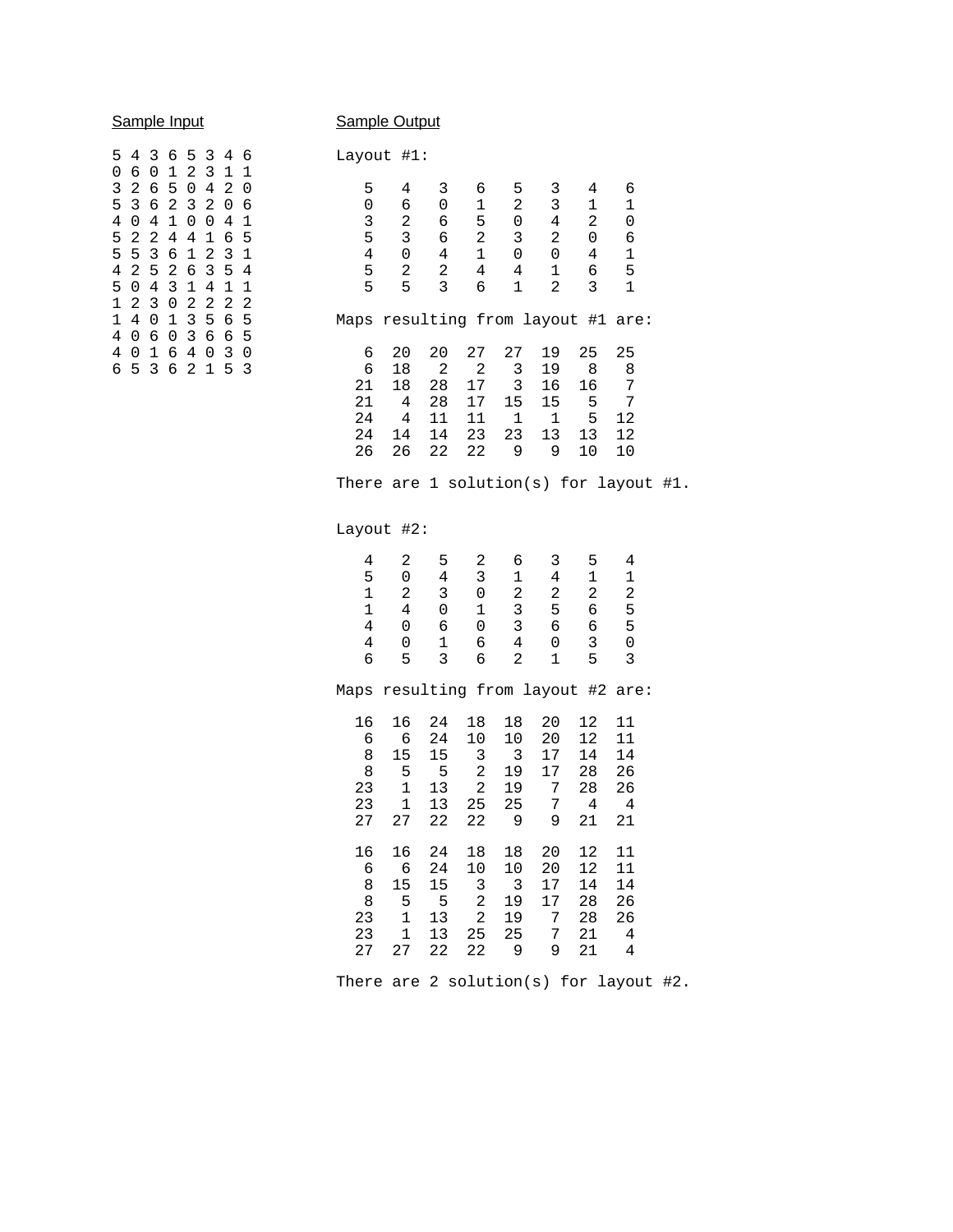# Problem "E" Use of Hospital Facilities

County General Hospital is trying to chart its course through the troubled waters of the economy and shifting population demographics. To support the planning requirements of the hospital, you have been asked to develop a simulation program that will allow the hospital to evaluate alternative configurations of operating rooms, recovery rooms and operations guidelines. Your program will monitor the usage of operating rooms and recovery room beds during the course of one day.

County General Hospital has several operating rooms and recovery room beds. Each surgery patient is assigned to an available operating room and following surgery the patient is assigned to one of the recovery room beds. The amount of time necessary to transport a patient from an operating room to a recovery room is fixed and independent of the patient. Similarly, both the amount of time to prepare an operating room for the next patient and the amount of time to prepare a recovery room bed for a new patient are fixed.

All patients are officially scheduled for surgery at the same time, but the order in which they actually go into the operating rooms depends on the order of the patient roster. A patient entering surgery goes into the lowest numbered operating room available. For example, if rooms 2 and 4 become available simultaneously, the next patient on the roster not yet in surgery goes into room 2 and the next after that goes into room 4 at the same time. After surgery, a patient is taken to the available recovery room bed with the lowest number. If two patients emerge from surgery at the same time, the patient with the lower number will be the first assigned to a recovery room bed. (If in addition the two patients entered surgery at the same time, the one first on the roster is first assigned a bed.)

### Input and Output

The input file contains data for a single simulation run. All numeric data in the input file are integers, and successive integers on the same line are separated by blanks. The first line of the file is the set of hospital configuration parameters to be used for this run. The parameters are, in order:

 Number of operating rooms (maximum of 10) Number of recovery room beds (maximum of 30) Starting hour for 1st surgery of day (based on a 24-hour clock) Minutes to transport patient from operating room to recovery room Minutes to prepare operating room for next patient Minutes to prepare recovery room bed for next patient Number of surgery patients for the day (maximum of 100)

This initial configuration data will be followed by pairs of lines of patient data as follows:

Line 1: Last name of patient (maximum of 8 characters)

Line 2: Minutes required for surgery Minutes required in the recovery room

Patient records in the input file are ordered according to the patient roster, which determines the order in which patients are scheduled for surgery. The number of recovery room beds specified in any configuration will be sufficient to handle patients arriving from surgery (No queuing of patients for recovery room beds will be required). Computed times will not extend past 24:00.

Correct output shows which operating room and which recovery room bed is used by each patient, and the time period that the patient uses the room and bed along with a summary of the utilization of hospital facilities for that day. The output file consists of a set of two tables describing the results of the simulation run. The first table is in columnar form with appropriate column labels to show the number of each patient (in the order the patient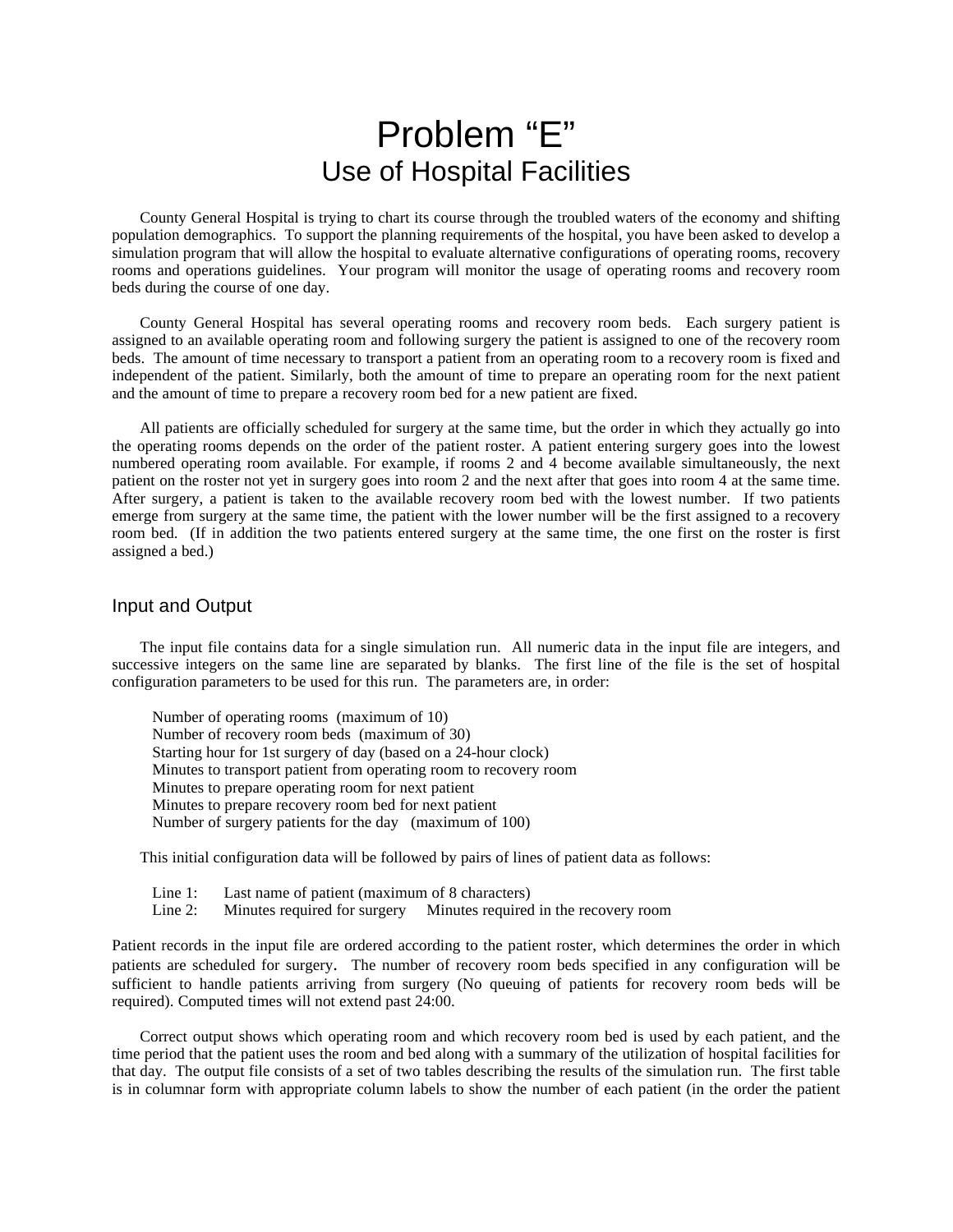roster), the patient's last name, the operating room number, the time surgery beings and ends, the recovery bed number and the time the patient enters and leaves the recovery room bed.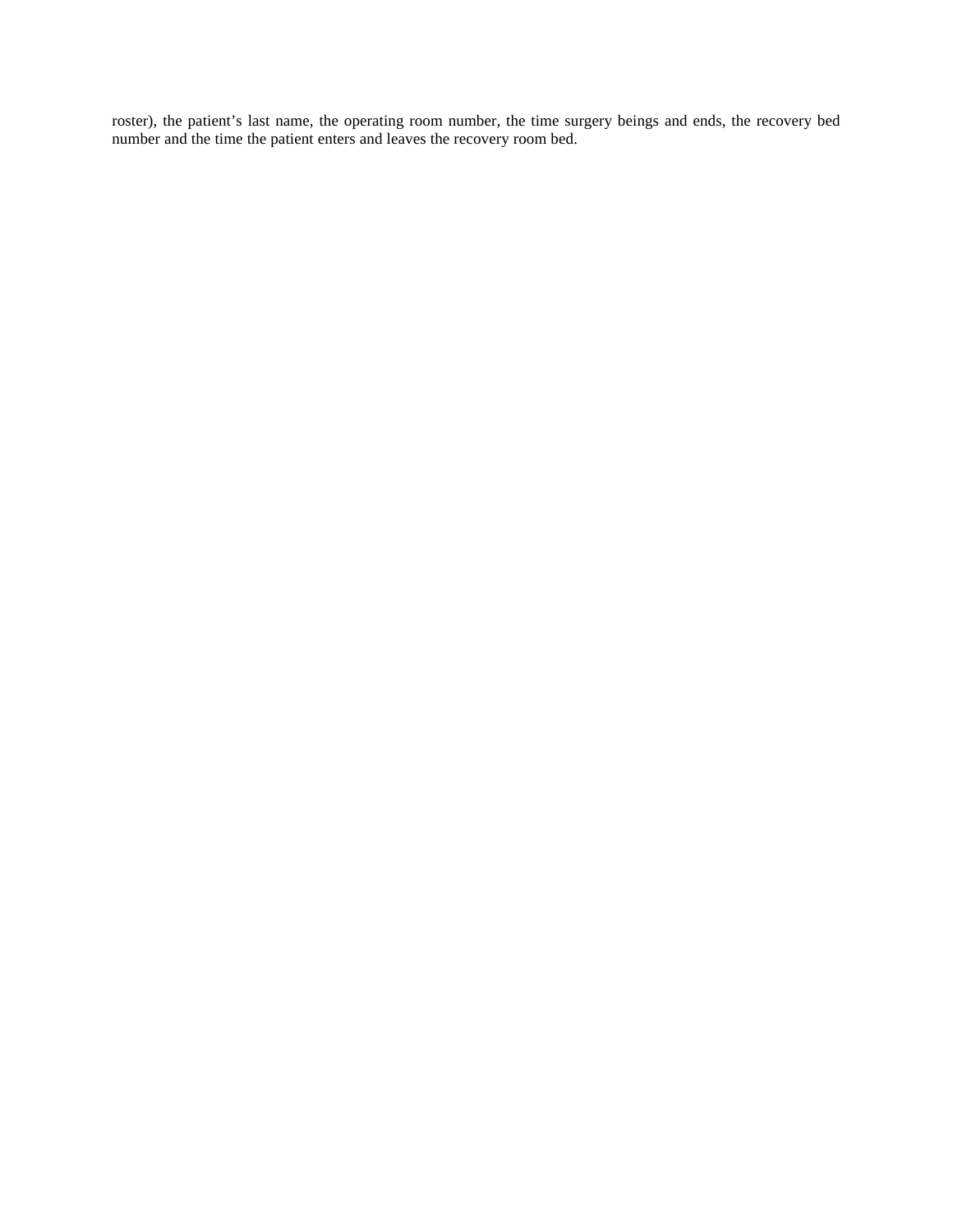The second table will also be in columnar form with appropriate column labels summarizing the utilization of operating rooms and recovery room beds. This summary indicates the facility type (room or bed), the facility number, the number of minutes used and percentage of available time utilized. Available time is defined as the time in minutes from the starting time for 1st surgery of day to the ending time of the last patient in a recovery room bed. A sample input file and corresponding correct output are shown below.

| Sample input                          |     |                 | Sample output                    |                         |                                                               |                                          |                                       |               |                |
|---------------------------------------|-----|-----------------|----------------------------------|-------------------------|---------------------------------------------------------------|------------------------------------------|---------------------------------------|---------------|----------------|
| 5 12 07 5 15 10 16<br>Jones<br>28 140 |     | #               |                                  |                         | Name Room# Begin                                              | Patient Operating Room<br>End Bed# Begin |                                       | Recovery Room | End            |
| Smith                                 |     |                 | 1 Jones 1                        |                         | 7:00                                                          | $7:28$ 3                                 |                                       | $7:33$ $9:53$ |                |
| 120 200                               |     | $\overline{a}$  | Smith                            | $\overline{\mathbf{c}}$ | 7:00                                                          | 9:00                                     | 1                                     | $9:05$ 12:25  |                |
| Thompson                              |     | $\mathbf{3}$    |                                  |                         | Smith<br>Thompson 3 7:00<br>Noticht 4 7:00                    | 7:23                                     | $\begin{array}{c} 2 \\ 1 \end{array}$ | 7:28          | 8:43           |
| 23 75                                 |     | $\overline{4}$  | Albright 4<br>Poucher 5          |                         |                                                               | 7:19<br>9:13                             | 1<br>5 <sup>5</sup>                   | 7:24          | 8:46           |
| Albright<br>19 82                     |     | 5<br>6          | Comer                            | $4\overline{4}$         | 7:00<br>7:34                                                  | 8:48                                     | $4\overline{ }$                       | 9:18<br>8:53  | 12:47<br>10:34 |
| Poucher                               |     | $7\overline{ }$ |                                  |                         |                                                               |                                          | $\overline{a}$                        | 9:16          | 12:24          |
| 133 209                               |     | 8               |                                  |                         | Perry 3 7:38<br>Page 1 7:43<br>Roggio 4 9:03                  | 9:11<br>9:34                             | $6\overline{}$                        | 9:39          | 13:22          |
| Comer                                 |     | 9               |                                  |                         |                                                               | 10:12                                    | 9                                     | 10:17         | 12:19          |
| 74 101                                |     | 10              |                                  |                         |                                                               |                                          | 8                                     | 10:02         | 11:21          |
| Perry                                 |     | 11              |                                  |                         |                                                               |                                          | 7 <sup>7</sup>                        | 9:53          | 11:04          |
| 93 188                                |     | 12              |                                  |                         | Brigham 2 9:15 9:57<br>Nute 3 9:26 9:48<br>Young 5 9:28 10:06 |                                          | $\mathbf{3}$                          | 10:11         | 12:31          |
| Page 13Bush 1                         |     | 9:49            | $\frac{10:15}{2}$ 10<br>tes 3 10 |                         | 10:20                                                         | 12:21                                    |                                       |               |                |
| 111 223                               |     | 14              | Cates                            |                         | 10:03                                                         | 12:03                                    | 8                                     | 12:08         | 16:16          |
| Roggio                                |     | 15              | Johnson 2<br>White 5             |                         | $10:12 \ 10:21$                                               | $11:38$<br>$11:53$                       | $4\overline{ }$                       | 11:43         | 14:44          |
| 69 122                                |     | 16              |                                  |                         |                                                               |                                          | $7\overline{ }$                       | 11:58         | 14:18          |
| Brigham<br>42 79                      |     |                 |                                  |                         |                                                               |                                          |                                       |               |                |
| Nute Facility Utilization             |     |                 |                                  |                         |                                                               |                                          |                                       |               |                |
| 22 71                                 |     |                 |                                  |                         | Type # Minutes % Used                                         |                                          |                                       |               |                |
| Young                                 |     |                 |                                  |                         | -------------------------                                     |                                          |                                       |               |                |
| 38 140                                |     | Room            | $\mathbf{1}$                     | 165                     | 29.68                                                         |                                          |                                       |               |                |
| Bush Room 2                           | 248 | 44.60           |                                  |                         |                                                               |                                          |                                       |               |                |
| 26 121                                |     | Room            | $\overline{\mathbf{3}}$          | 258                     | 46.40                                                         |                                          |                                       |               |                |
| Cates                                 |     | Room            | 4                                | 162                     | 29.14                                                         |                                          |                                       |               |                |
| 120 248                               |     | Room<br>Bed     | 5<br>$\mathbf{1}$                | 263<br>282              | 47.30<br>50.72                                                |                                          |                                       |               |                |
| Johnson<br>86 181                     |     | Bed             | $\overline{c}$                   | 263                     | 47.30                                                         |                                          |                                       |               |                |
| White                                 |     | Bed             | $\mathbf{3}$                     | 280                     | 50.36                                                         |                                          |                                       |               |                |
| 92 140                                |     | Bed             | $\overline{4}$                   | 282                     | 50.72                                                         |                                          |                                       |               |                |
|                                       |     | Bed             | 5                                | 209                     | 37.59                                                         |                                          |                                       |               |                |
|                                       |     | Bed             | 6                                | 223                     | 40.11                                                         |                                          |                                       |               |                |
|                                       |     | Bed             | 7                                | 211                     | 37.95                                                         |                                          |                                       |               |                |
|                                       |     | Bed             | 8                                | 327                     | 58.81                                                         |                                          |                                       |               |                |
|                                       |     | Bed             | 9                                | 122                     | 21.94                                                         |                                          |                                       |               |                |
|                                       |     | Bed             | 10                               | 121                     | 21.76                                                         |                                          |                                       |               |                |
|                                       |     | Bed             | 11                               | 0                       | 0.00                                                          |                                          |                                       |               |                |
|                                       |     | <b>Bed</b>      | 12                               | $\Omega$                | 0.00                                                          |                                          |                                       |               |                |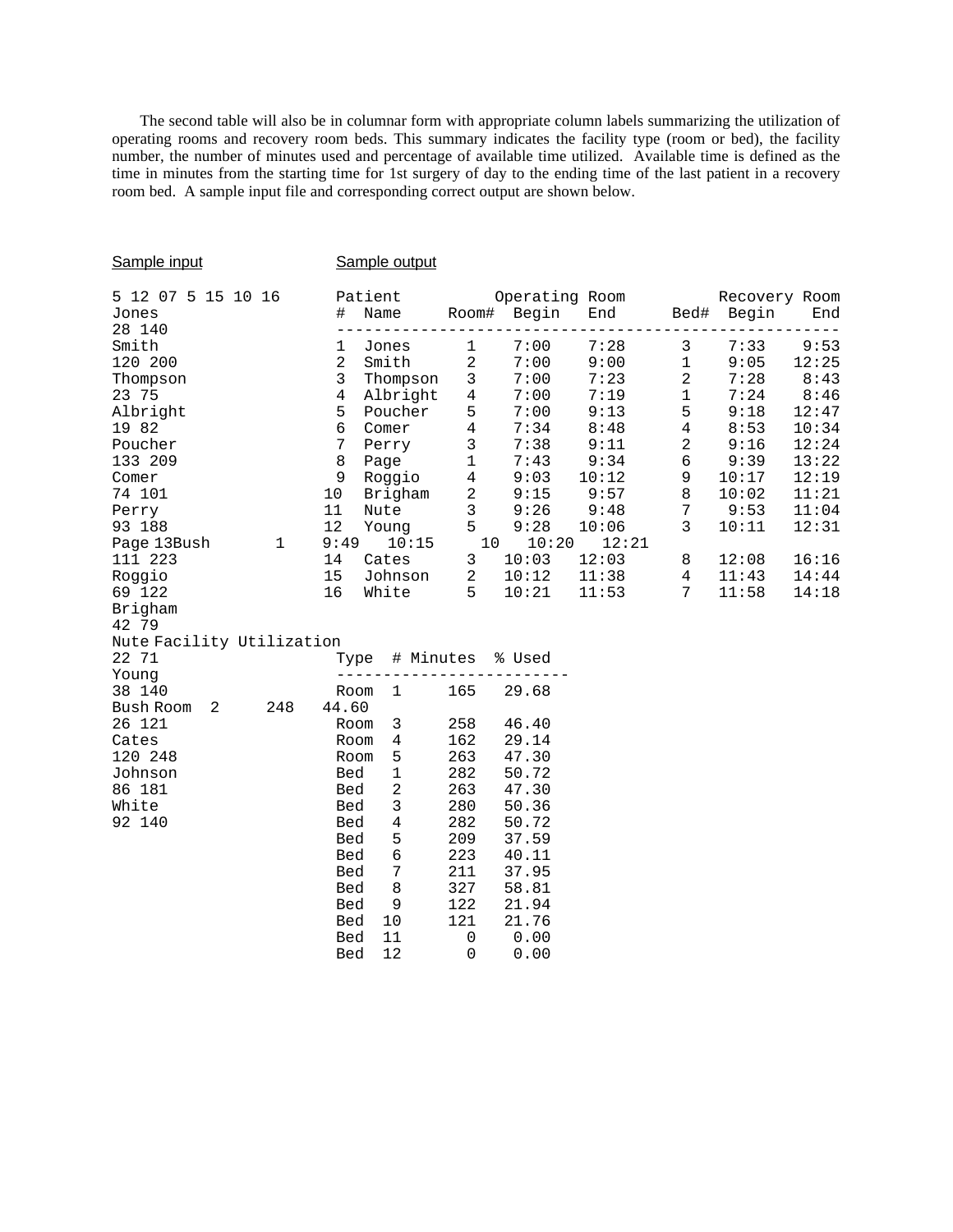# Problem "F" Message Decoding

Some message encoding schemes require that an encoded message be sent in two parts. The first part, called the header, contains the characters of the message. The second part contains a pattern that represents the message. You must write a program that can decode messages under such a scheme.

The heart of the encoding scheme for your program is a sequence of "key" strings of 0's and 1's as follows:

 $0,00,01,10,000,001,010,011,100,101,110,0000,0001,\ldots,1011,1110,00000,\ldots$ 

The first key in the sequence is of length 1, the next 3 are of length 2, the next 7 of length 3, the next 15 of length 4, etc. If two adjacent keys have the same length, the second can be obtained from the first by adding 1 (base 2). Notice that there are no keys in the sequence that consist only of 1's.

The keys are mapped to the characters in the header in order. That is, the first key (0) is mapped to the first character in the header, the second key (00) to the second character in the header, the kth key is mapped to the kth character in the header. For example, suppose the header is:

#### AB#TANCnrtXc

Then 0 is mapped to A, 00 to B, 01 to #, 10 to T, 000 to A, ..., 110 to X, and 0000 to c.

The encoded message contains only 0's and 1's and possibly carriage returns, which are to be ignored. The message is divided into segments. The first 3 digits of a segment give the binary representation of the length of the keys in the segment. For example, if the first 3 digits are 010, then the remainder of the segment consists of keys of length 2 (00, 01, or 10). The end of the segment is a string of 1's which is the same length as the length of the keys in the segment. So a segment of keys of length 2 is terminated by 11. The entire encoded message is terminated by 000 (which would signify a segment in which the keys have length 0). The message is decoded by translating the keys in the segments one-at-a-time into the header characters to which they have been mapped.

### Input and Output

The input file contains several data sets. Each data set consists of a header, which is on a single line by itself, and a message, which may extend over several lines. The length of the header is limited only by the fact that key strings have a maximum length of 7 (111 in binary). If there are multiple copies of a character in a header, then several keys will map to that character. The encoded message contains only 0's and 1's, and it is a legitimate encoding according to the described scheme. That is, the message segments begin with the 3-digit length sequence and end with the appropriate sequence of 1's. The keys in any given segment are all of the same length, and they all correspond to characters in the header. The message is terminated by 000. Carriage returns may appear anywhere within the message part. They are *not* to be considered as part of the message.

For each data set, your program must write its decoded message on a separate line. There should not be blank lines between messages. Sample input and corrresponding correct output are shown below.

### Sample input Sample output

TNM AEIOU 11 12 12 13 14 14 15 0010101100011 1010001001110110011 11000 \$#\*\*\ 0100000101101100011100001000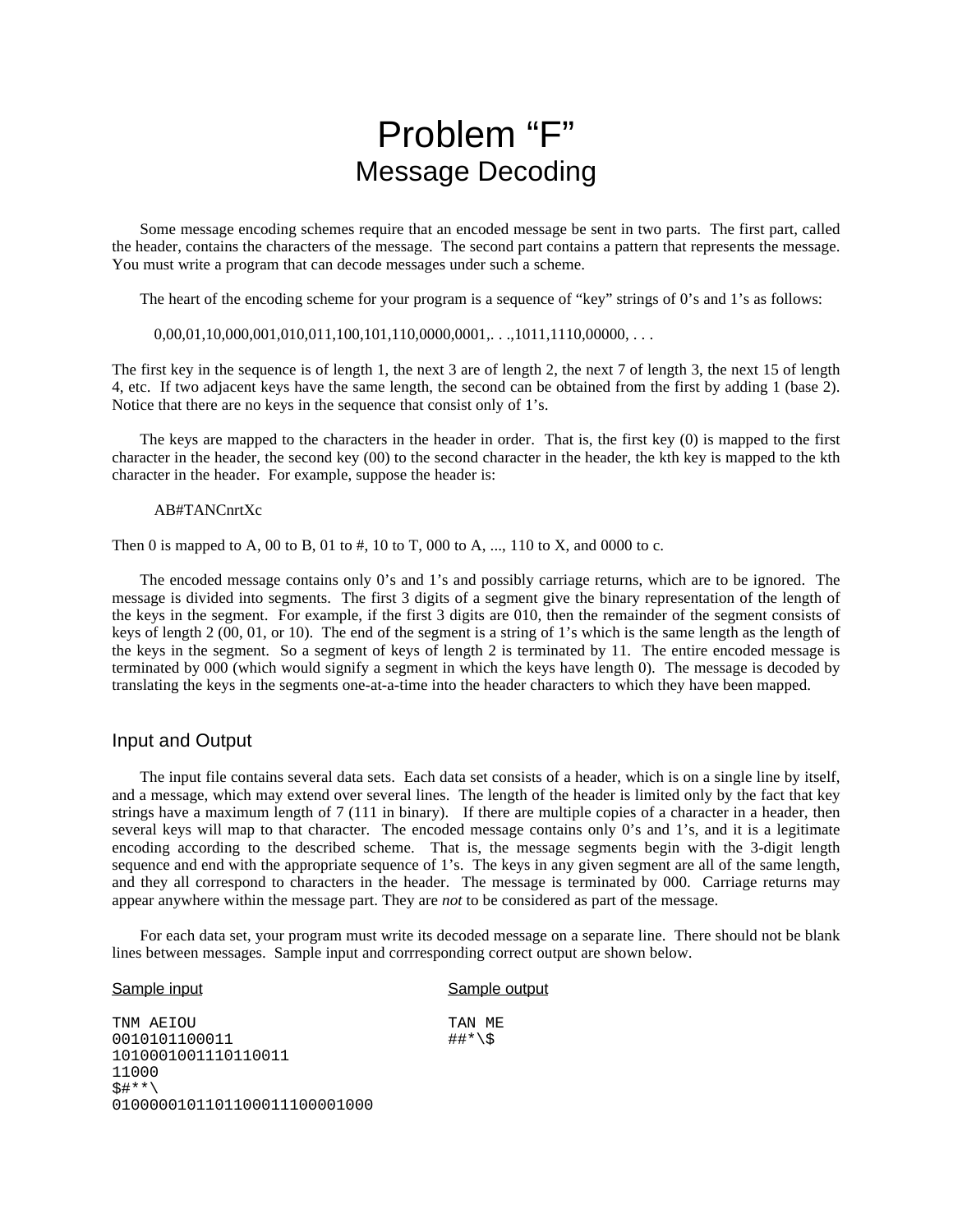# Problem "G" Code Generation

Your employer needs a backend for a translator for a very SIC machine (Simplified Instructional Computer, apologies to Leland Beck). Input to the translator will be arithmetic expressions in postfix form and the output will be assembly language code.

The target machine has a single register and the following instructions, where the operand is either an identifier or a storage location.

- L load the operand into the register<br>A add the operand to the contents of
- add the operand to the contents of the register
- S subtract the operand from the contents of the register
- M multiply the contents of the register by the operand
- D divide the contents of the register by the operand
- N negate the contents of the register
- ST store the contents of the register in the operand location

An arithmetic operation replaces the contents of the register with the expression result. Temporary storage locations are allocated by the assembler for an operand of the form "\$n" where n is a single digit.

## Input and Output

The input file consists of several legitimate postfix expressions, each on a separate line. Expression operands are single letters and operators are the normal arithmetic operators  $(+, -, *, \wedge)$  and unary negation  $(\omega)$ . Output must be assembly language code that meets the following requirements:

- 1. One instruction per line with the instruction mnemonic separated from the operand (if any) by one blank.
- 2. One blank line must separate the assembly code for successive expressions.
- 3. The original order of the operands must be preserved in the assembly code.
- 4. Assembly code must be generated for each operator as soon as it is encountered.
- 5. As few temporaries as possible should be used (given the above restrictions).
- 6. For each operator in the expression, the minimum number of instructions must be generated (given the above restrictions).

A sample input file and corrresponding correct output are on the reverse of this paper.